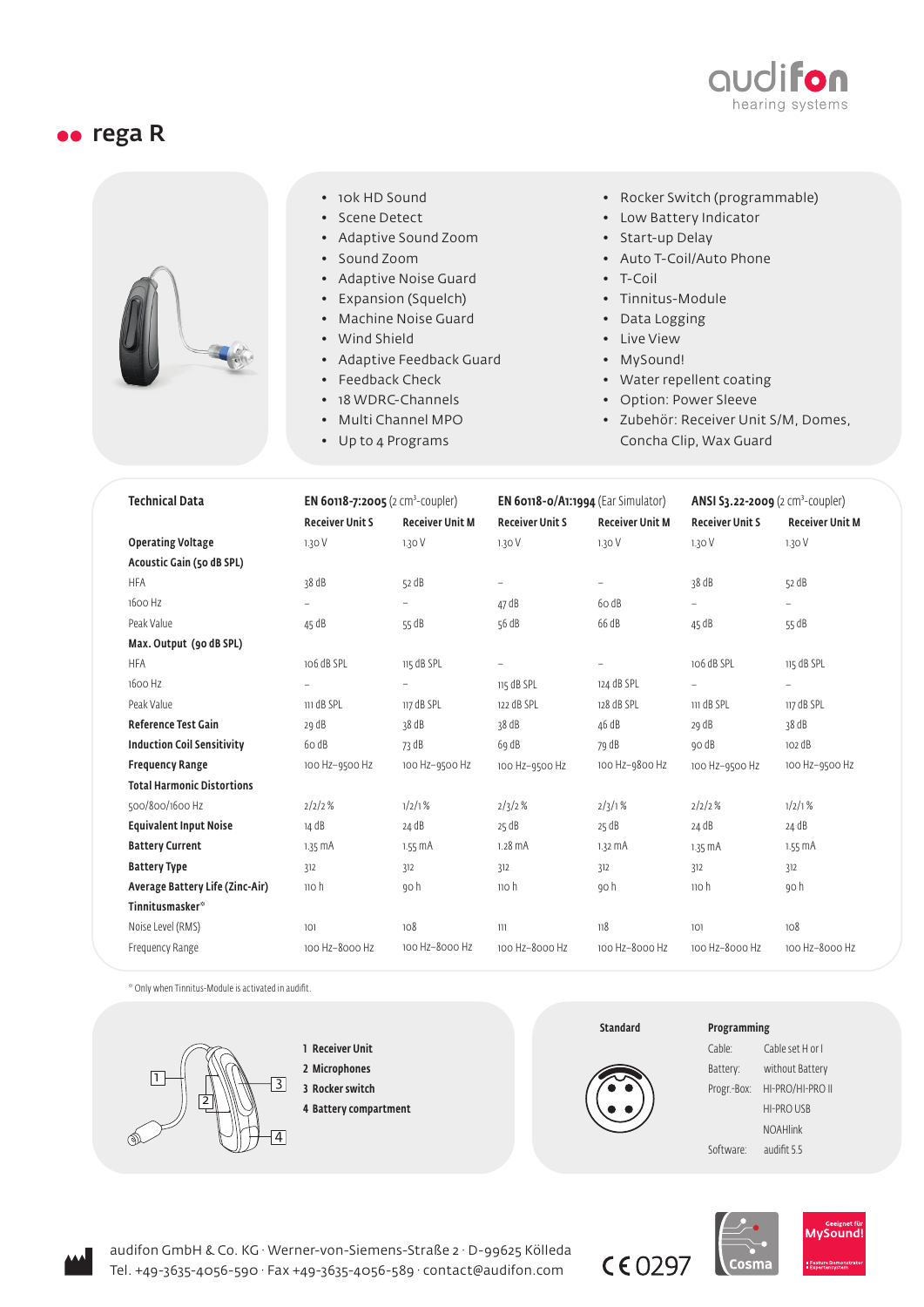

## **• rega R** (Receiver Unit S)



All curves are measured with Ear Simulator (EN 60318-4:2010) in reference setting.



All curves are measured with 2 cm<sup>3</sup>-coupler (EN 60318-5:2006) in reference setting.

Maximum Output



Gain/dB SPL

Gain/dB SPL







Induction Coil Sensivity



On account of the complex signal processing, the measurements of the represented curves are only possible in default setting of the device and under use of the current valid software version. Effects of the separate parameters see software.